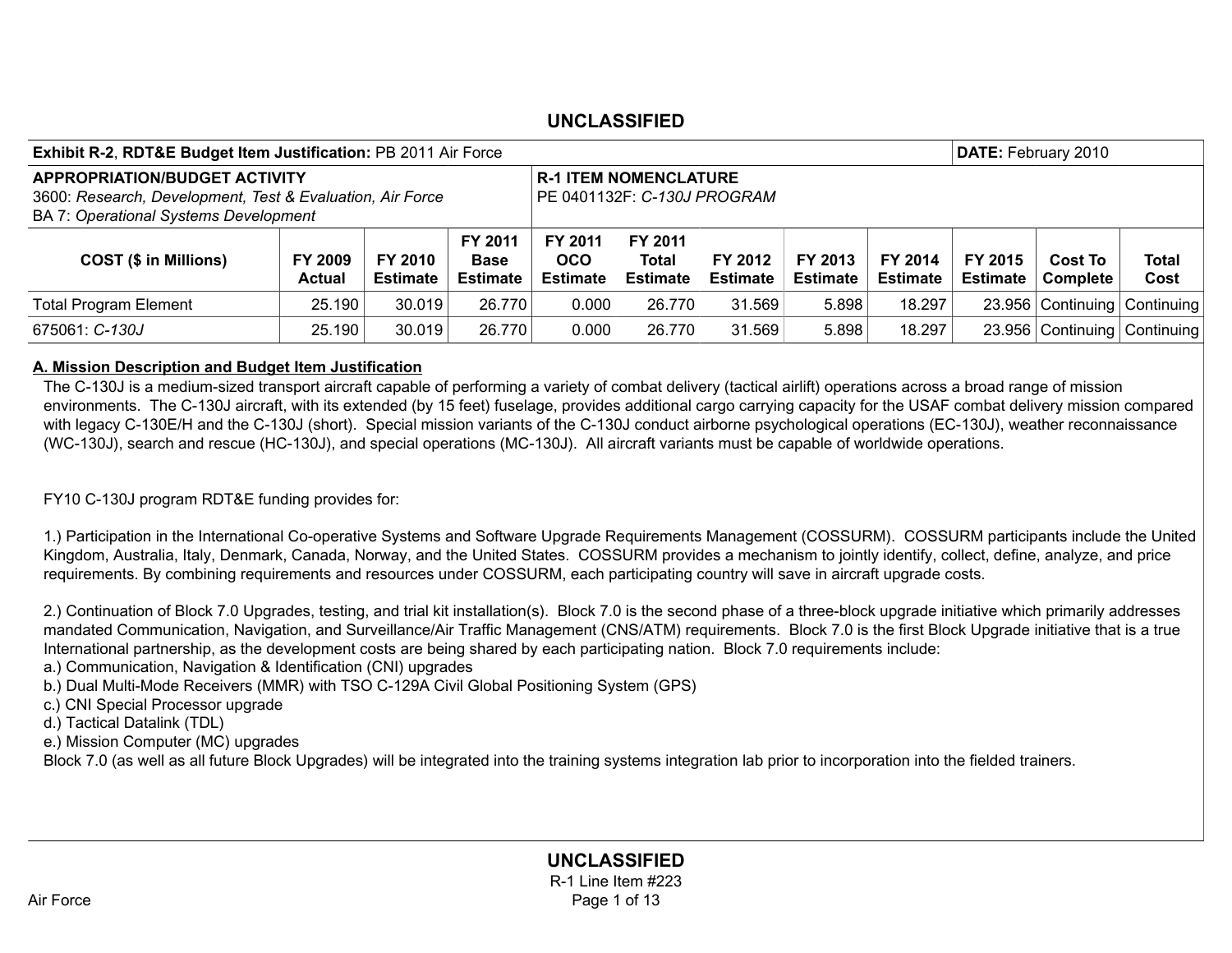| <b>Exhibit R-2, RDT&amp;E Budget Item Justification: PB 2011 Air Force</b>                                                                                                                                                                                                                                                                                                                                                                                                                                                                     |                                    | DATE: February 2010 |
|------------------------------------------------------------------------------------------------------------------------------------------------------------------------------------------------------------------------------------------------------------------------------------------------------------------------------------------------------------------------------------------------------------------------------------------------------------------------------------------------------------------------------------------------|------------------------------------|---------------------|
| <b>APPROPRIATION/BUDGET ACTIVITY</b>                                                                                                                                                                                                                                                                                                                                                                                                                                                                                                           | <b>R-1 ITEM NOMENCLATURE</b>       |                     |
| 3600: Research, Development, Test & Evaluation, Air Force<br><b>BA 7: Operational Systems Development</b>                                                                                                                                                                                                                                                                                                                                                                                                                                      | PE 0401132F: <i>C-130J PROGRAM</i> |                     |
| 3.) Start of Block 8.0 Upgrades. Block 8.0 is the last phase of three block upgrades which will complete all known mandated Communication, Navigation, and<br>Surveillance/Air Traffic Management (CNS/ATM) requirements. Block 8.0 will again be an International partnership with costs being shared by each participating<br>nation. Block 8.0 requirements include:<br>a.) TEMPEST Compliance<br>b.) IFF transponder Mode-5<br>c.) Data-link (line of sight and beyond line of sight)<br>d.) ADS-A/B<br>e.) Mission Computer (MC) upgrades |                                    |                     |
| 4.) Other AMC approved initiatives. AMC has prioritized requirements that do not fall within the International Block Upgrade program, which primarily address                                                                                                                                                                                                                                                                                                                                                                                  |                                    |                     |

deficiencies, system improvements, and diminishing manufacturing sources (DMS). This includes Navigation Safety upgrades, Joint Precision Airdrop System, and Large Aircraft Infrared Counter Measures (LAIRCM), among other priorities.

FY11 C-130J program RDT&E funding will continue paticipation the COSSURM effort, Block 7.0, Block 8.0 and other AMC approved initiatives.

This effort is assigned to Budget Activity 7, as it supports an operational system.

#### B. Program Change Summary (\$ in Millions)

|                                     | FY 2009  | FY 2010 | <b>FY 2011 Base</b> | <b>FY 2011 OCO</b> | FY 2011 Total |
|-------------------------------------|----------|---------|---------------------|--------------------|---------------|
| Previous President's Budget         | 27.354   | 30.019  | 0.000               | 0.000              | 0.000         |
| <b>Current President's Budget</b>   | 25.190   | 30.019  | 26.770              | 0.000              | 26.770        |
| <b>Total Adjustments</b>            | $-2.164$ | 0.000   | 26.770              | 0.000              | 26.770        |
| • Congressional General Reductions  |          | 0.000   |                     |                    |               |
| • Congressional Directed Reductions |          | 0.000   |                     |                    |               |
| • Congressional Rescissions         | 0.000    | 0.000   |                     |                    |               |
| • Congressional Adds                |          | 0.000   |                     |                    |               |
| • Congressional Directed Transfers  |          | 0.000   |                     |                    |               |
| • Reprogrammings                    | -1.400   | 0.000   |                     |                    |               |
| • SBIR/STTR Transfer                | $-0.690$ | 0.000   |                     |                    |               |
| • Other Adjustments                 | $-0.074$ | 0.000   | 26.770              | 0.000              | 26.770        |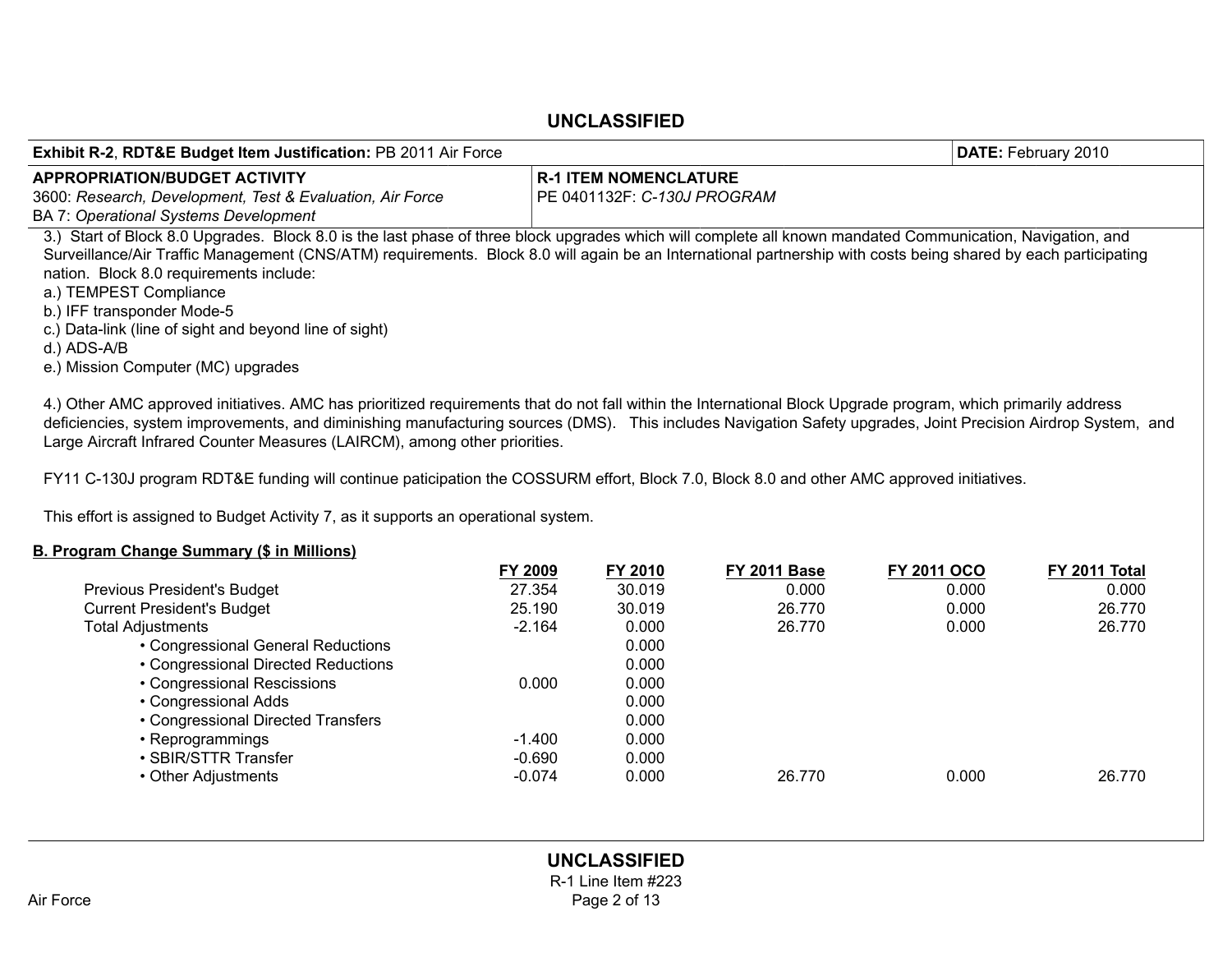| <b>Exhibit R-2A, RDT&amp;E Project Justification: PB 2011 Air Force</b>                                                                           |                          |                                                             |                                                  |                                          |                                            | DATE: February 2010        |                            |                            |                            |                              |               |
|---------------------------------------------------------------------------------------------------------------------------------------------------|--------------------------|-------------------------------------------------------------|--------------------------------------------------|------------------------------------------|--------------------------------------------|----------------------------|----------------------------|----------------------------|----------------------------|------------------------------|---------------|
| <b>APPROPRIATION/BUDGET ACTIVITY</b><br>3600: Research, Development, Test & Evaluation, Air Force<br><b>BA 7: Operational Systems Development</b> |                          | <b>R-1 ITEM NOMENCLATURE</b><br>PE 0401132F: C-130J PROGRAM |                                                  |                                          | <b>PROJECT</b><br>675061: C-130J           |                            |                            |                            |                            |                              |               |
| <b>COST (\$ in Millions)</b>                                                                                                                      | FY 2009<br><b>Actual</b> | FY 2010<br><b>Estimate</b>                                  | <b>FY 2011</b><br><b>Base</b><br><b>Estimate</b> | FY 2011<br><b>OCO</b><br><b>Estimate</b> | FY 2011<br><b>Total</b><br><b>Estimate</b> | FY 2012<br><b>Estimate</b> | FY 2013<br><b>Estimate</b> | FY 2014<br><b>Estimate</b> | FY 2015<br><b>Estimate</b> | <b>Cost To</b><br>Complete   | Total<br>Cost |
| 675061: C-130J                                                                                                                                    | 25.190                   | 30.019                                                      | 26.770                                           | 0.000                                    | 26.770                                     | 31.569                     | 5.898                      | 18.297                     |                            | 23.956 Continuing Continuing |               |
| <b>Quantity of RDT&amp;E Articles</b>                                                                                                             |                          |                                                             | 0                                                | $\mathbf{0}$                             | 0                                          | 0                          |                            | 0                          |                            |                              |               |

#### A. Mission Description and Budget Item Justification

The C-130J is a medium-sized transport aircraft capable of performing a variety of combat delivery (tactical airlift) operations across a broad range of mission environments. The C-130J aircraft, with its extended (by 15 feet) fuselage, provides additional cargo carrying capacity for the USAF combat delivery mission compared with legacy C-130E/H and the C-130J (short). Special mission variants of the C-130J conduct airborne psychological operations (EC-130J), weather reconnaissance (WC-130J), search and rescue (HC-130J), and special operations (MC-130J). All aircraft variants must be capable of worldwide operations.

FY10 C-130J program RDT&E funding provides for:

1.) Participation in the International Co-operative Systems and Software Upgrade Requirements Management (COSSURM). COSSURM participants include the United Kingdom, Australia, Italy, Denmark, Canada, Norway, and the United States. COSSURM provides a mechanism to jointly identify, collect, define, analyze, and price requirements. By combining requirements and resources under COSSURM, each participating country will save in aircraft upgrade costs.

2.) Continuation of Block 7.0 Upgrades, testing, and trial kit installation(s). Block 7.0 is the second phase of a three-block upgrade initiative which primarily addresses mandated Communication, Navigation, and Surveillance/Air Traffic Management (CNS/ATM) requirements. Block 7.0 is the first Block Upgrade initiative that is a true International partnership, as the development costs are being shared by each participating nation. Block 7.0 requirements include:

a.) Communication, Navigation & Identification (CNI) upgrades

b.) Dual Multi-Mode Receivers (MMR) with TSO C-129A Civil Global Positioning System (GPS)

c.) CNI Special Processor upgrade

d.) Tactical Datalink (TDL)

e.) Mission Computer (MC) upgrades

Block 7.0 (as well as all future Block Upgrades) will be integrated into the training systems integration lab prior to incorporation into the fielded trainers.

### UNCLASSIFIED R-1 Line Item #223 Air Force **Page 3 of 13**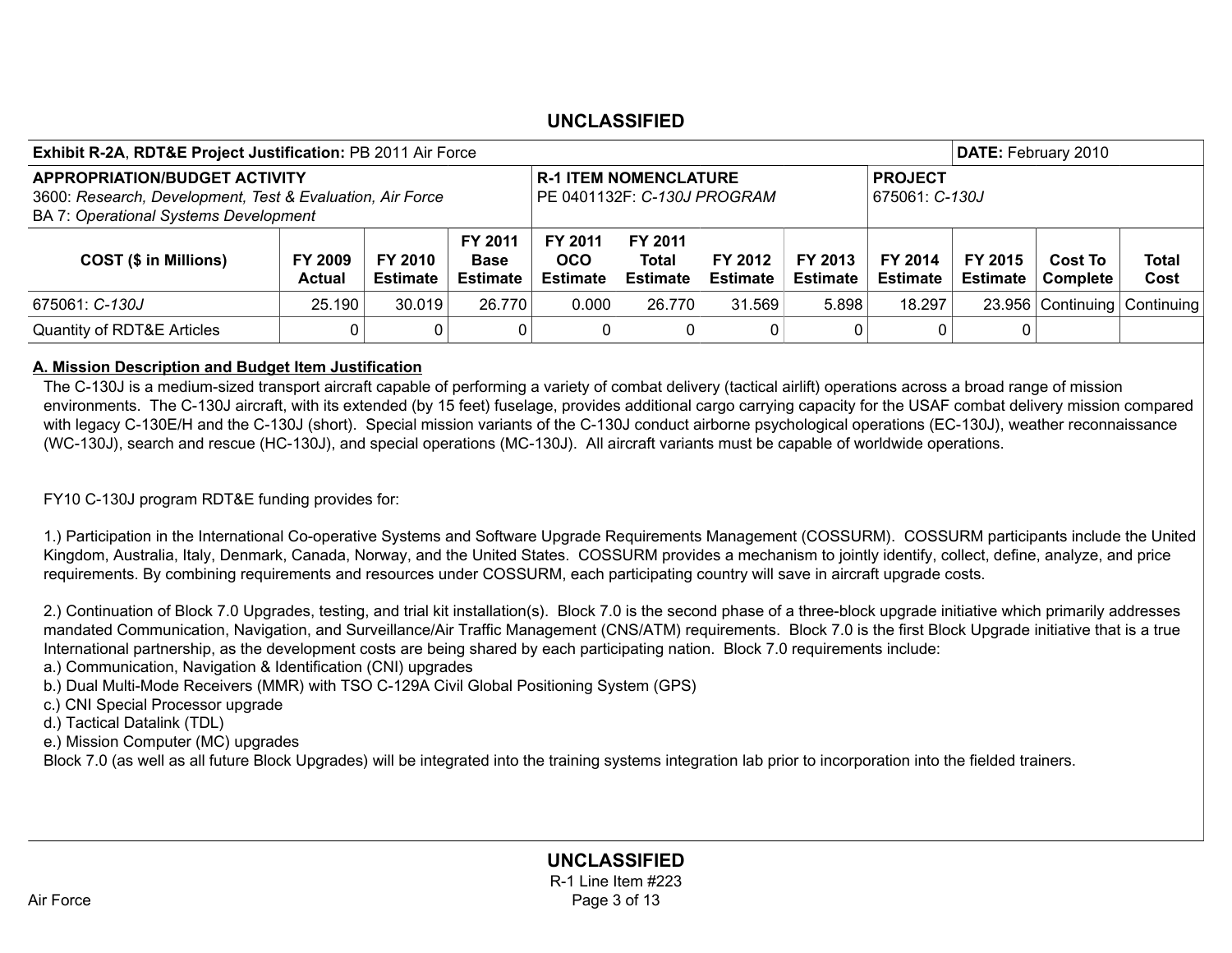| <b>Exhibit R-2A, RDT&amp;E Project Justification: PB 2011 Air Force</b>                                                                                        |                              | <b>DATE: February 2010</b> |
|----------------------------------------------------------------------------------------------------------------------------------------------------------------|------------------------------|----------------------------|
| <b>APPROPRIATION/BUDGET ACTIVITY</b>                                                                                                                           | <b>R-1 ITEM NOMENCLATURE</b> | <b>PROJECT</b>             |
| 3600: Research, Development, Test & Evaluation, Air Force                                                                                                      | PE 0401132F: C-130J PROGRAM  | 675061: C-130J             |
| <b>BA 7: Operational Systems Development</b>                                                                                                                   |                              |                            |
| 3.) Start of Block 8.0 Upgrades. Block 8.0 is the last phase of three block upgrades which will complete all known mandated Communication, Navigation, and     |                              |                            |
| Surveillance/Air Traffic Management (CNS/ATM) requirements. Block 8.0 will again be an International partnership with costs being shared by each participating |                              |                            |
| nation. Block 8.0 requirements include:                                                                                                                        |                              |                            |
| a.) TEMPEST Compliance                                                                                                                                         |                              |                            |
| b.) IFF transponder Mode-5                                                                                                                                     |                              |                            |
| c.) Data-link (line of sight and beyond line of sight)<br>d.) ADS-A/B                                                                                          |                              |                            |
| e.) Mission Computer (MC) upgrades                                                                                                                             |                              |                            |
|                                                                                                                                                                |                              |                            |
| 4.) Other AMC approved initiatives. AMC has prioritized requirements that do not fall within the International Block Upgrade program, which primarily address  |                              |                            |
| deficiencies, system improvements, and diminishing manufacturing sources (DMS). This includes Navigation Safety upgrades, Joint Precision Airdrop System, and  |                              |                            |
| Large Aircraft Infrared Counter Measures (LAIRCM), among other priorities.                                                                                     |                              |                            |
|                                                                                                                                                                |                              |                            |
| FY11 C-130J program RDT&E funding will continue paticipation the COSSURM effort, Block 7.0, Block 8.0 and other AMC approved initiatives.                      |                              |                            |
| This effort is assigned to Budget Activity 7, as it supports an operational system.                                                                            |                              |                            |
|                                                                                                                                                                |                              |                            |
| B. Accomplishments/Planned Program (\$ in Millions)                                                                                                            |                              |                            |

|                                                                                                                                                                                                                                                                                                         | <b>FY 2009</b> | FY 2010 | FY 2011<br><b>Base</b> | FY 2011<br><b>OCO</b> | FY 2011<br><b>Total</b> |
|---------------------------------------------------------------------------------------------------------------------------------------------------------------------------------------------------------------------------------------------------------------------------------------------------------|----------------|---------|------------------------|-----------------------|-------------------------|
| MAJOR THRUST: Cooperative Systems and Software Upgrade Requirements Management (COSSURM) -<br>Collects all potential requirements for inclusion into a Block Upgrade.                                                                                                                                   | 0.740          | 0.530   | 0.530                  | 0.000                 | 0.530                   |
| FY 2009 Accomplishments:<br>In FY 2009: COSSURM efforts for Blk 8.1 were concluded, with the International Program Directive<br>(IPD), which details what will be included in the Request for Proposal (RFP) for the next Block, being<br>created in the Block Requirements Approval Meeting (BRAM) #2. |                |         |                        |                       |                         |
|                                                                                                                                                                                                                                                                                                         |                |         |                        |                       |                         |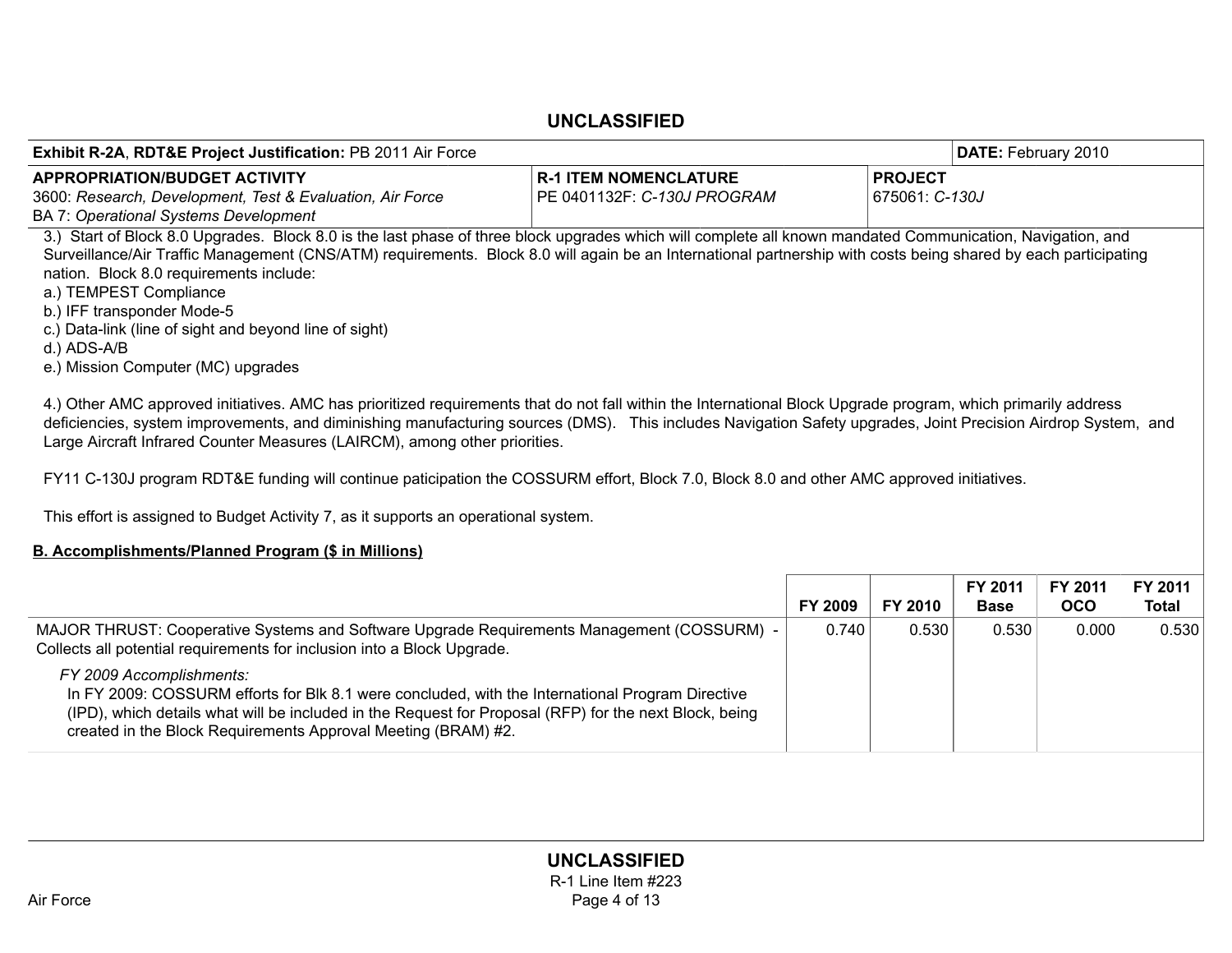| <b>R-1 ITEM NOMENCLATURE</b><br>PE 0401132F: C-130J PROGRAM | <b>PROJECT</b><br>675061: C-130J                                                                                                                                                                                                                                                                                                                                                                                                                                                                                                                                                                                                                                                                                                                                                                                                                                                                                                                                                                                             |                        |                       |                         |
|-------------------------------------------------------------|------------------------------------------------------------------------------------------------------------------------------------------------------------------------------------------------------------------------------------------------------------------------------------------------------------------------------------------------------------------------------------------------------------------------------------------------------------------------------------------------------------------------------------------------------------------------------------------------------------------------------------------------------------------------------------------------------------------------------------------------------------------------------------------------------------------------------------------------------------------------------------------------------------------------------------------------------------------------------------------------------------------------------|------------------------|-----------------------|-------------------------|
|                                                             |                                                                                                                                                                                                                                                                                                                                                                                                                                                                                                                                                                                                                                                                                                                                                                                                                                                                                                                                                                                                                              |                        |                       |                         |
|                                                             |                                                                                                                                                                                                                                                                                                                                                                                                                                                                                                                                                                                                                                                                                                                                                                                                                                                                                                                                                                                                                              |                        |                       |                         |
| FY 2009                                                     | FY 2010                                                                                                                                                                                                                                                                                                                                                                                                                                                                                                                                                                                                                                                                                                                                                                                                                                                                                                                                                                                                                      | FY 2011<br><b>Base</b> | FY 2011<br><b>OCO</b> | FY 2011<br><b>Total</b> |
|                                                             |                                                                                                                                                                                                                                                                                                                                                                                                                                                                                                                                                                                                                                                                                                                                                                                                                                                                                                                                                                                                                              |                        |                       |                         |
|                                                             | 28,307                                                                                                                                                                                                                                                                                                                                                                                                                                                                                                                                                                                                                                                                                                                                                                                                                                                                                                                                                                                                                       | 1.858                  | 0.000                 | 1.858                   |
|                                                             |                                                                                                                                                                                                                                                                                                                                                                                                                                                                                                                                                                                                                                                                                                                                                                                                                                                                                                                                                                                                                              |                        |                       |                         |
|                                                             |                                                                                                                                                                                                                                                                                                                                                                                                                                                                                                                                                                                                                                                                                                                                                                                                                                                                                                                                                                                                                              |                        |                       |                         |
|                                                             | In FY 2010: COSSURM efforts begin for Blk 9.0. Major milestones expected to be completed include<br>the Capabilities Clarification Meeting (CCM), the Initial Capabilities Approval Meeting (ICAM), and the<br>In FY 2011: the Block 9.0 COSSURM efforts continue. Major milestones expected to be completed<br>include the Initial Systems Requirements Review (SRR), System Description Approval Meeting, and<br>MAJOR THRUST: BLOCK 7.0: Adds Link 16, a new Flight Management System (FMS), Civil Global<br>In FY 2009: The effort consisted of Common Core hardware and software development, as the major<br>milestones reached included Preliminary Design Review (PDR), Critical Design Review (CDR) Phase I<br>In FY 2010: The effort will conclude development of the Common Core hardware and software, and<br>the program will enter into the testing and Common Core Trial Kit Installation (TKI) phase. Major<br>milestones expected to be completed include CDR Phase II and the Test Readiness Review (TRR). | 23.347                 |                       |                         |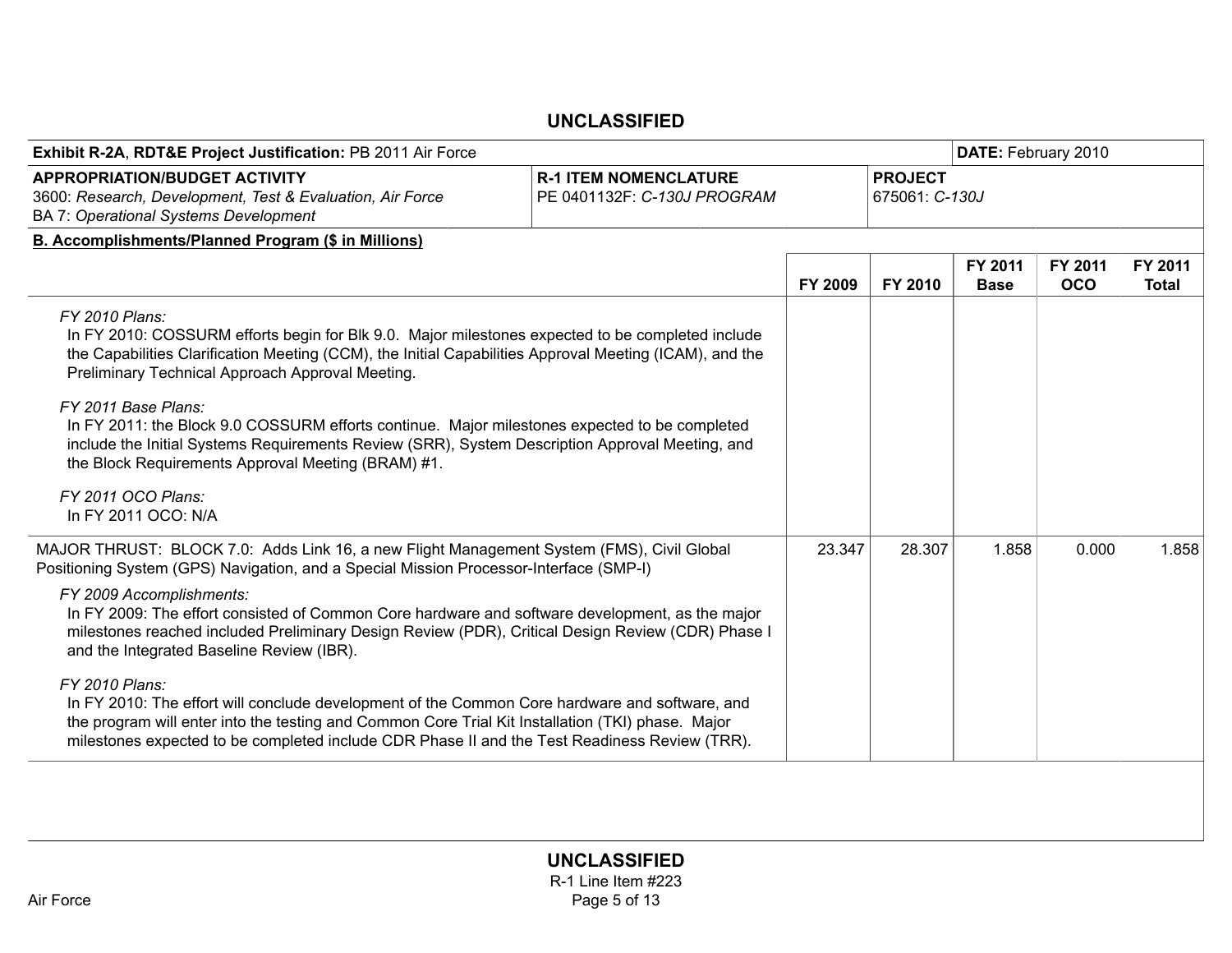| Exhibit R-2A, RDT&E Project Justification: PB 2011 Air Force                                                                                                                                                                                                                                                   |                                  |         |         | DATE: February 2010    |                       |                  |  |
|----------------------------------------------------------------------------------------------------------------------------------------------------------------------------------------------------------------------------------------------------------------------------------------------------------------|----------------------------------|---------|---------|------------------------|-----------------------|------------------|--|
| <b>APPROPRIATION/BUDGET ACTIVITY</b><br>3600: Research, Development, Test & Evaluation, Air Force<br>BA 7: Operational Systems Development                                                                                                                                                                     | <b>PROJECT</b><br>675061: C-130J |         |         |                        |                       |                  |  |
| B. Accomplishments/Planned Program (\$ in Millions)                                                                                                                                                                                                                                                            |                                  |         |         |                        |                       |                  |  |
|                                                                                                                                                                                                                                                                                                                |                                  | FY 2009 | FY 2010 | FY 2011<br><b>Base</b> | FY 2011<br><b>OCO</b> | FY 2011<br>Total |  |
| FY 2011 Base Plans:<br>In FY 2011: The effort will conclude the test and Common Core TKI phase, effectively closing the<br>Common Core effort. US TKIs, for the US Marine Corps (USMC), the US Coast Guard (USCG), for Air<br>Combat Command (ACC) and other Air Mobility Command (AMC) platforms, will begin. |                                  |         |         |                        |                       |                  |  |
| FY 2011 OCO Plans:<br>In FY 2011 OCO: N/A                                                                                                                                                                                                                                                                      |                                  |         |         |                        |                       |                  |  |
| MAJOR THRUST: BLOCK 8.1. Adds Identification Friend or Foe (IFF) Mode 5, Civil Data Link, Automatic<br>Dependent Surveillance - Broadcast (ADS-B)                                                                                                                                                              |                                  | 0.000   | 0.500   | 23.700                 | 0.000                 | 23.700           |  |
| FY 2009 Accomplishments:<br>In FY 2009: N/A                                                                                                                                                                                                                                                                    |                                  |         |         |                        |                       |                  |  |
| FY 2010 Plans:<br>In FY 2010: The contractor will begin and submit the proposal and all fact-finding and negotiations<br>should take place.                                                                                                                                                                    |                                  |         |         |                        |                       |                  |  |
| FY 2011 Base Plans:<br>In FY 2011: The effort will go on contract and Common Core hardware and software development will<br>begin. Major Milestones expected to be completed include Systems Requirements Review (SRR),<br>Preliminary Design Review (PDR) and Integrated Baseline Review (IBR).               |                                  |         |         |                        |                       |                  |  |
| FY 2011 OCO Plans:<br>In FY 2011 OCO: N/A                                                                                                                                                                                                                                                                      |                                  |         |         |                        |                       |                  |  |
| MAJOR THRUST: Other AMC approved inititatives                                                                                                                                                                                                                                                                  |                                  | 0.870   | 0.500   | 0.500                  | 0.000                 | 0.500            |  |
| FY 2009 Accomplishments:<br>In FY2009: Provides resources to rapidly address emerging wartime requirements                                                                                                                                                                                                     |                                  |         |         |                        |                       |                  |  |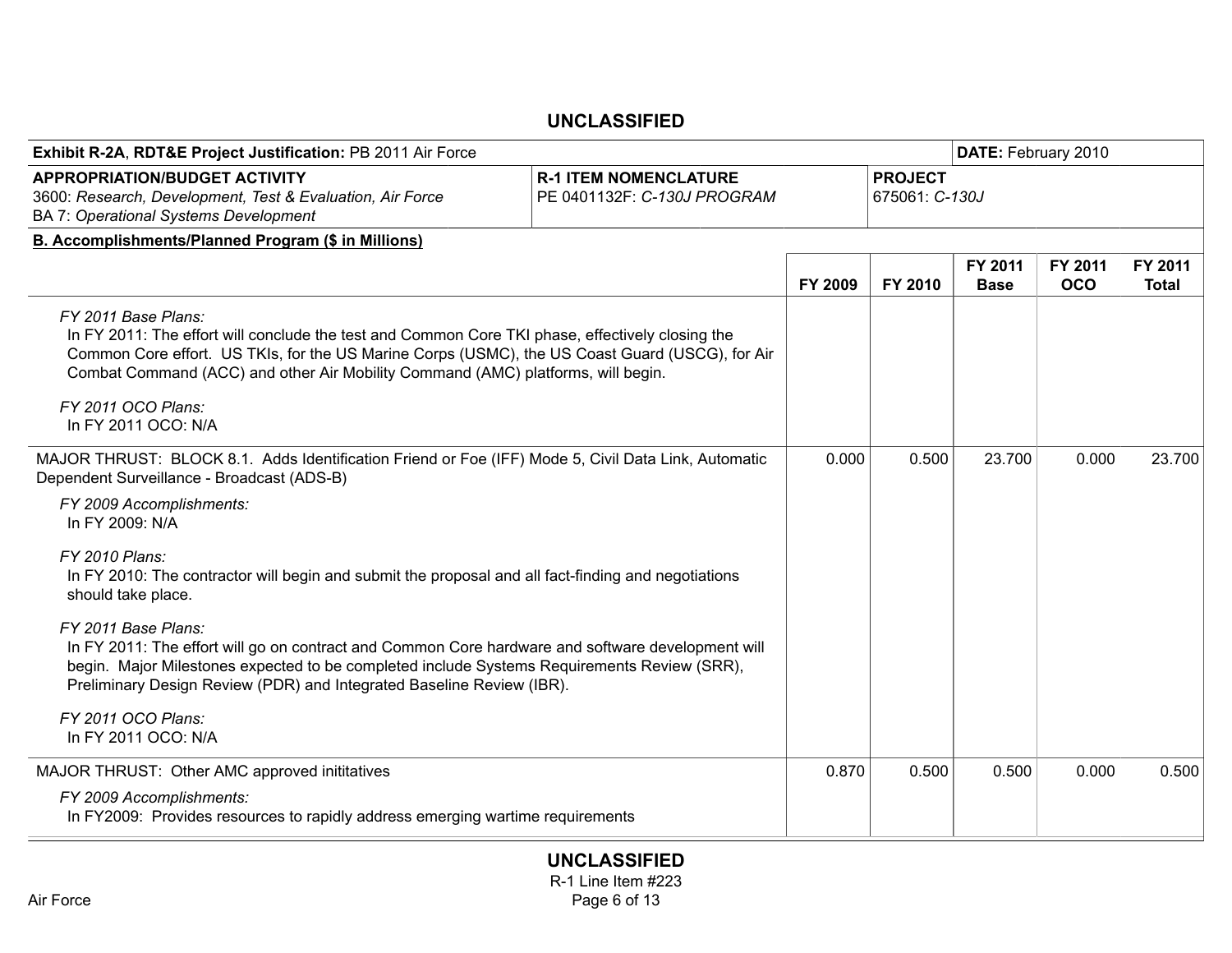| Exhibit R-2A, RDT&E Project Justification: PB 2011 Air Force                                                                                                                                                                                                                                                                                                                                                                                                       |                                                             |         |         | DATE: February 2010    |                       |                         |  |  |  |
|--------------------------------------------------------------------------------------------------------------------------------------------------------------------------------------------------------------------------------------------------------------------------------------------------------------------------------------------------------------------------------------------------------------------------------------------------------------------|-------------------------------------------------------------|---------|---------|------------------------|-----------------------|-------------------------|--|--|--|
| <b>APPROPRIATION/BUDGET ACTIVITY</b><br>3600: Research, Development, Test & Evaluation, Air Force<br>BA 7: Operational Systems Development                                                                                                                                                                                                                                                                                                                         | <b>R-1 ITEM NOMENCLATURE</b><br>PE 0401132F: C-130J PROGRAM |         |         |                        |                       |                         |  |  |  |
| B. Accomplishments/Planned Program (\$ in Millions)                                                                                                                                                                                                                                                                                                                                                                                                                |                                                             |         |         |                        |                       |                         |  |  |  |
|                                                                                                                                                                                                                                                                                                                                                                                                                                                                    |                                                             | FY 2009 | FY 2010 | FY 2011<br><b>Base</b> | FY 2011<br><b>OCO</b> | FY 2011<br><b>Total</b> |  |  |  |
| FY 2010 Plans:<br>In FY2010: Provides resources to rapidly address emerging wartime requirements<br>FY 2011 Base Plans:<br>In FY2011: Provides resources to rapidly address emerging wartime requirements<br>FY 2011 OCO Plans:<br>In FY 2011 OCO: N/A                                                                                                                                                                                                             |                                                             |         |         |                        |                       |                         |  |  |  |
| MAJOR THRUST: International Program Office (IPO) Support. Funds for A&AS, Travel, Supplies and<br><b>DFAS/DCMA Support</b><br>FY 2009 Accomplishments:<br>In FY 2009, A&AS, Travel, Supplies and DFAS/DCMA Support (includes \$0.125 of AF Withhold)<br>FY 2010 Plans:<br>In FY 2010, A&AS, Travel, Supplies and DFAS/DCMA Support<br>FY 2011 Base Plans:<br>In FY 2011, A&AS, Travel, Supplies and DFAS/DCMA Support<br>FY 2011 OCO Plans:<br>In FY 2011 OCO: N/A |                                                             | 0.233   | 0.182   | 0.182                  | 0.000                 | 0.182                   |  |  |  |
|                                                                                                                                                                                                                                                                                                                                                                                                                                                                    | Accomplishments/Planned Programs Subtotals                  | 25.190  | 30.019  | 26.770                 | 0.000                 | 26.770                  |  |  |  |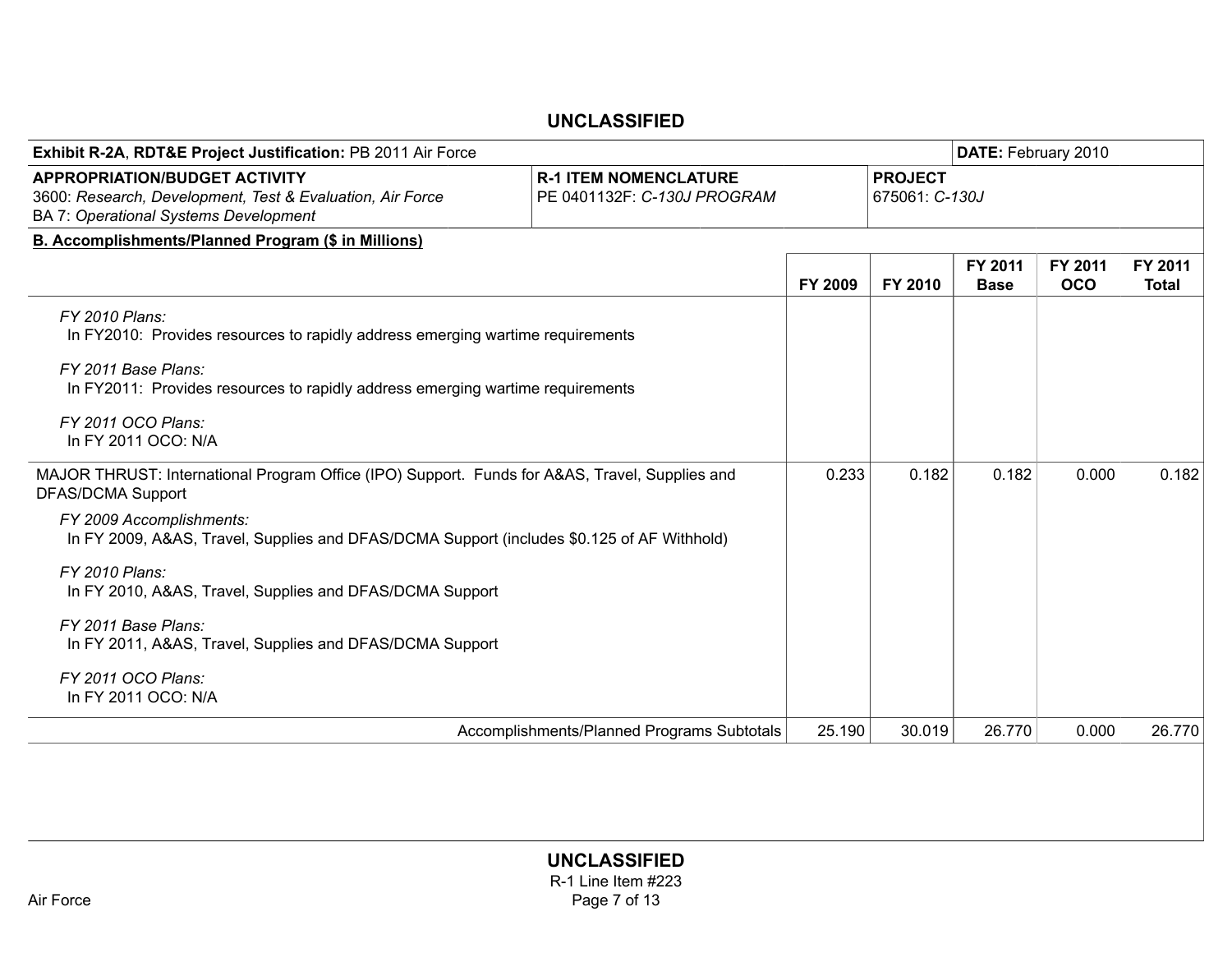| <b>Exhibit R-2A, RDT&amp;E Project Justification: PB 2011 Air Force</b>                                                                           |         |                                                             |             |            |              |                                  |         |         | DATE: February 2010 |         |                            |
|---------------------------------------------------------------------------------------------------------------------------------------------------|---------|-------------------------------------------------------------|-------------|------------|--------------|----------------------------------|---------|---------|---------------------|---------|----------------------------|
| <b>APPROPRIATION/BUDGET ACTIVITY</b><br>3600: Research, Development, Test & Evaluation, Air Force<br><b>BA 7: Operational Systems Development</b> |         | <b>R-1 ITEM NOMENCLATURE</b><br>PE 0401132F: C-130J PROGRAM |             |            |              | <b>PROJECT</b><br>675061: C-130J |         |         |                     |         |                            |
| C. Other Program Funding Summary (\$ in Millions)                                                                                                 |         |                                                             |             |            |              |                                  |         |         |                     |         |                            |
|                                                                                                                                                   |         |                                                             | FY 2011     | FY 2011    | FY 2011      |                                  |         |         |                     | Cost To |                            |
| Line Item                                                                                                                                         | FY 2009 | FY 2010                                                     | <b>Base</b> | <b>OCO</b> | <b>Total</b> | FY 2012                          | FY 2013 | FY 2014 | FY 2015             |         | <b>Complete Total Cost</b> |
| • PE 0401132F: C-130J                                                                                                                             | 0.000   | 0.000                                                       | 0.000       | 0.000      | 0.000        | 31.132                           | 57.986  | 60.555  | 61.128              | 0.000   | 0.000                      |
| Procurement (BP1100)                                                                                                                              |         |                                                             |             |            |              |                                  |         |         |                     |         |                            |

#### D. Acquisition Strategy

C-130J aircraft will be modified using a 'block upgrade' strategy. The full CNS/ATM / nav safety requirement will be met in three block upgrades. Block 6.0 development was funded from FY03-07. Block 7.0 started in FY07 and Block 8.1, which begins in FY10, should complete the known CNS/ATM and nav safety requirements. The proportion of CNS/ATM / nav safety requirements allocated to Blocks 6.0 through 8.1 was determined via a design trade study conducted by Lockheed Martin (the C-130J prime contractor) and verified by the C-130J system program office and AMC. The development costs are being shared via a Global Project arrangement by the United States (USAF, USMC, USCG), the United Kingdom, Italy, Australia, Denmark, Canada, and Norway. An international program office (IPO), with USAF lead (Wright Patterson AFB, OH) manages the block upgrade development effort. Embodiment of a Block on the aircraft is the responsibility of each nation.

Lockheed Martin will be the prime contractor for these efforts, perform the non-recurring engineering and, following the successful conclusion of flight testing and certification of each block upgrade, will provide production retrofit kits on USAF C-130J aircraft. Installation will be performed by contractor, depot, and Air Force personnel.

#### E. Performance Metrics

Please refer to the Performance Base Budget Overview Book for information on how Air Force resources are applied and how those resources are contributing to Air Force performance goals and most importantly, how they contribute to our mission.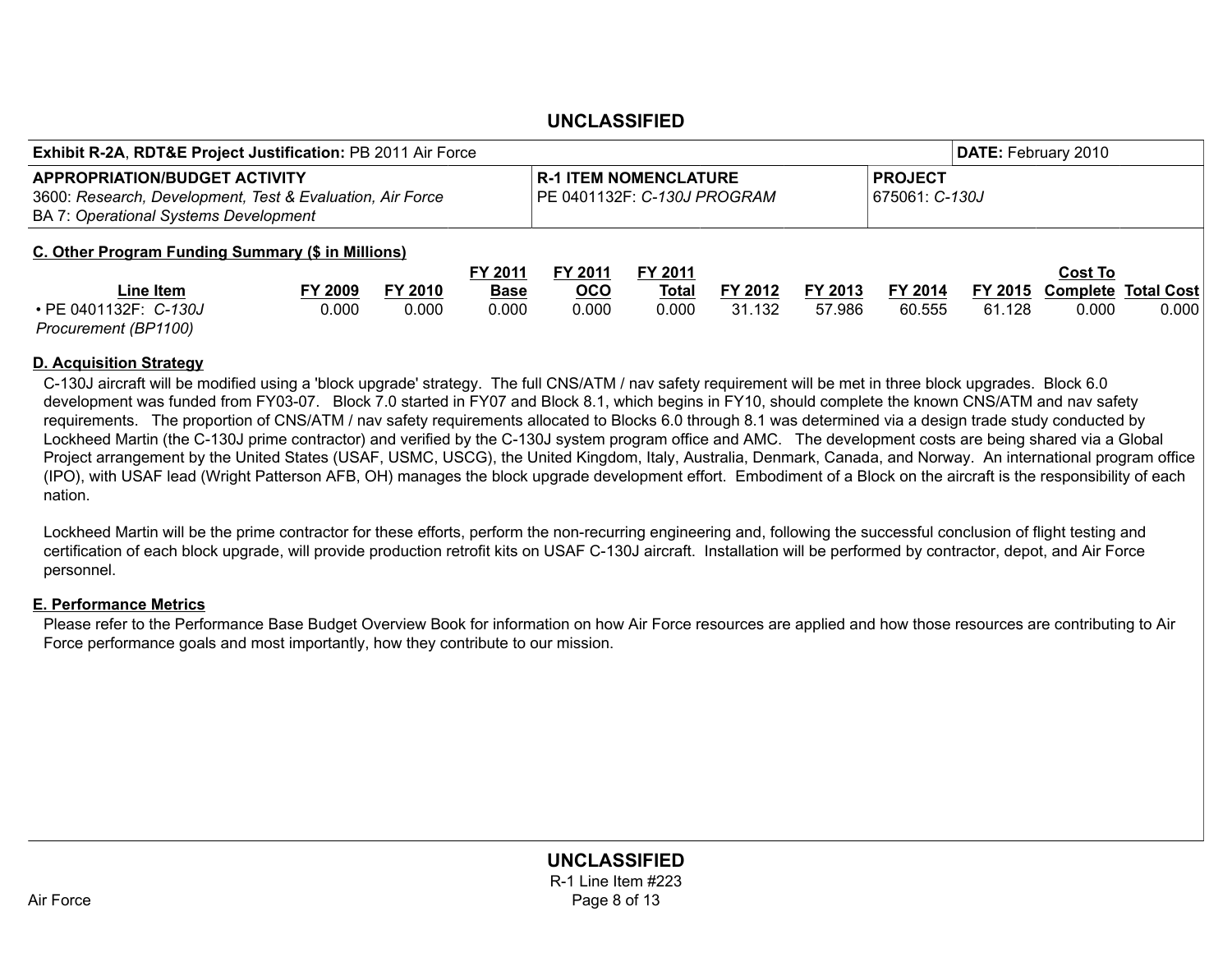| <b>Exhibit R-3, RDT&amp;E Project Cost Analysis: PB 2011 Air Force</b>                                                                            |                              |                                                        |                                         |         |                      |                              |                             |                       |                      |                                  | DATE: February 2010        |                   |                                       |
|---------------------------------------------------------------------------------------------------------------------------------------------------|------------------------------|--------------------------------------------------------|-----------------------------------------|---------|----------------------|------------------------------|-----------------------------|-----------------------|----------------------|----------------------------------|----------------------------|-------------------|---------------------------------------|
| <b>APPROPRIATION/BUDGET ACTIVITY</b><br>3600: Research, Development, Test & Evaluation, Air Force<br><b>BA 7: Operational Systems Development</b> |                              |                                                        |                                         |         |                      | <b>R-1 ITEM NOMENCLATURE</b> | PE 0401132F: C-130J PROGRAM |                       |                      | <b>PROJECT</b><br>675061: C-130J |                            |                   |                                       |
| <b>Product Development (\$ in Millions)</b>                                                                                                       |                              |                                                        |                                         | FY 2010 |                      |                              | FY 2011<br><b>Base</b>      | FY 2011<br><b>OCO</b> |                      | FY 2011<br>Total                 |                            |                   |                                       |
| <b>Cost Category Item</b>                                                                                                                         | Contract<br>Method<br>& Type | Performing<br><b>Activity &amp;</b><br>Location        | <b>Total Prior</b><br><b>Years Cost</b> | Cost    | Award<br><b>Date</b> | Cost                         | Award<br><b>Date</b>        | Cost                  | Award<br><b>Date</b> | Cost                             | <b>Cost To</b><br>Complete | <b>Total Cost</b> | Target<br>Value of<br><b>Contract</b> |
| Block 7.0, Aeronautical<br><b>Systems Center</b><br>(AFMC), WPAFB, OH                                                                             | SS/CPAF                      | Lockheed Martin<br>Aeronautics<br>Marietta GA          | 22.915                                  | 26.910  | Dec 2009             | 0.000                        | Dec 2010                    | 0.000                 |                      | 0.000                            | 0.000                      | 49.825            | 0.000                                 |
| Block 8.1, Aeronautical<br><b>Systems Center</b><br>(AFMC), WPAFB, OH                                                                             | SS/CPAF                      | Lockheed Martin<br>Information<br>Sytems<br>Orlando FL | 0.052                                   | 0.500   | Feb 2010             | 23.398                       | Feb 2011                    | 0.000                 |                      | 23.398                           | 0.000                      | 23.950            | 0.000                                 |
| AMC-I, Aeronautical<br><b>Systems Center</b><br>$(1.5110)$ $(1.151500)$                                                                           | SS/CPAF                      | <b>TBD</b><br><b>TBD</b>                               | 0.870                                   | 0.500   | Feb 2010             | 0.500                        | Feb 2011                    | 0.000                 |                      | 0.500                            | 0.000                      | 1.870             | 0.000                                 |

**Remarks** 

Systems Center (AFMC), WPAFB, OH

#### Support (\$ in Millions)

|                           |                              |                                                 |                                         | FY 2010 |                      | FY 2011<br><b>Base</b> |                      | FY 2011<br>oco |                      | FY 2011<br>Total |                            |                   |                                       |
|---------------------------|------------------------------|-------------------------------------------------|-----------------------------------------|---------|----------------------|------------------------|----------------------|----------------|----------------------|------------------|----------------------------|-------------------|---------------------------------------|
| <b>Cost Category Item</b> | Contract<br>Method<br>& Type | Performing<br><b>Activity &amp;</b><br>Location | <b>Total Prior</b><br><b>Years Cost</b> | Cost    | Award<br><b>Date</b> | Cost                   | Award<br><b>Date</b> | Cost           | Award<br><b>Date</b> | Cost             | <b>Cost To</b><br>Complete | <b>Total Cost</b> | <b>Target</b><br>Value of<br>Contract |
| <b>IPO Support</b>        | TBD/TBD                      | TBD<br><b>TBD</b>                               | 0.108                                   | 0.179   | Nov 2009             | 0.182                  | Nov 2010             | 0.000          |                      | 0.182            | 0.000                      | 0.469             | 0.000                                 |
|                           |                              | Subtotal                                        | 0.108                                   | 0.179   |                      | 0.182                  |                      | 0.000          |                      | 0.182            | 0.000                      | 0.469             | 0.000                                 |

TBD 0.870 0.500 Feb 2010 0.500 Feb 2011 0.000 0.500 0.000 1.870 0.000

**Subtotal** 23.837 27.910 | 23.898 | 0.000 | 23.898 0.000 75.645 0.000

**Remarks** 

A&AS, Travel, Supplies - all vary on support needed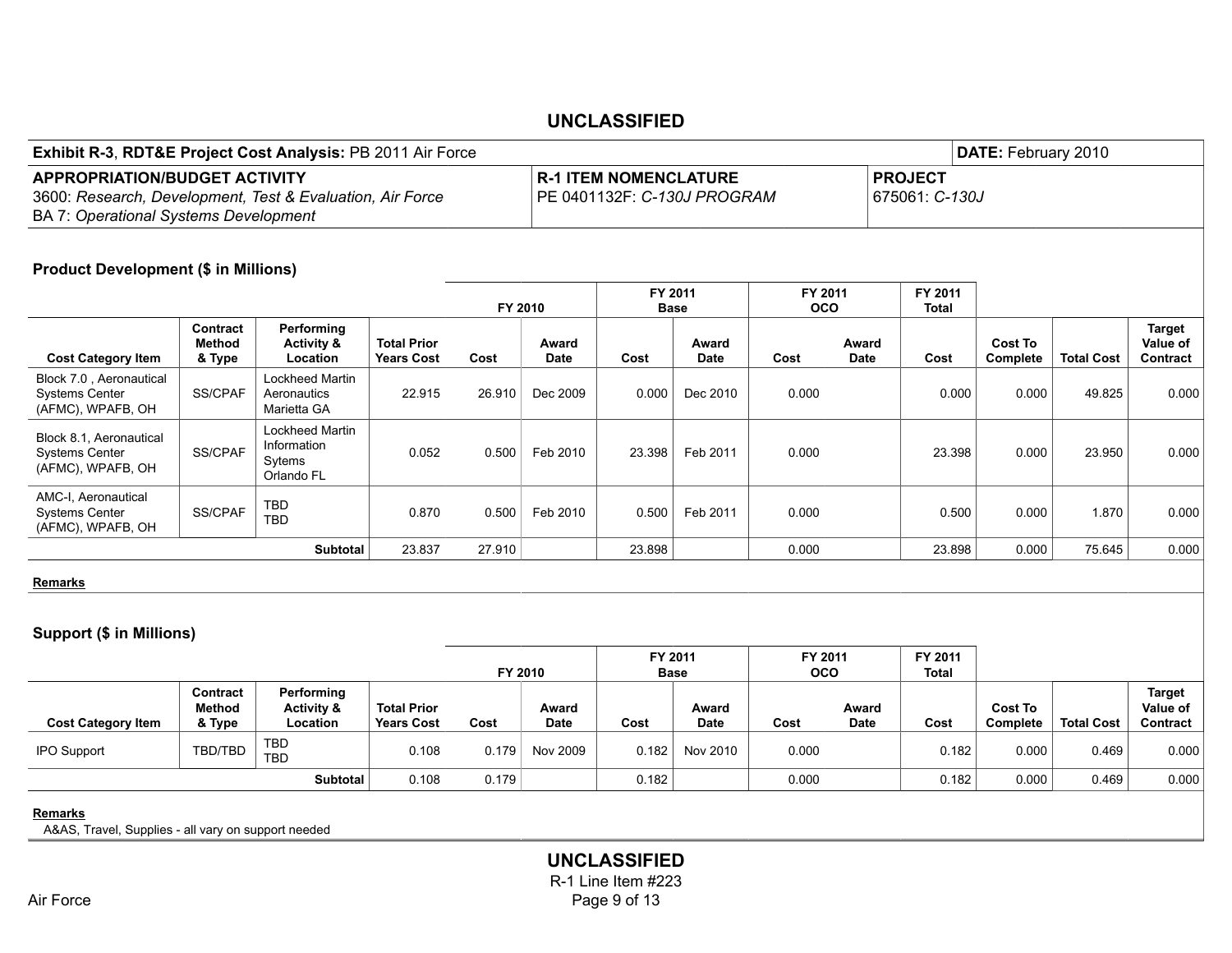| Exhibit R-3, RDT&E Project Cost Analysis: PB 2011 Air Force                                                                                |                                     |                                                 |                                         |                        |                      |                                                             |               |                         |                       |                                  | DATE: February 2010        |                   |                                       |
|--------------------------------------------------------------------------------------------------------------------------------------------|-------------------------------------|-------------------------------------------------|-----------------------------------------|------------------------|----------------------|-------------------------------------------------------------|---------------|-------------------------|-----------------------|----------------------------------|----------------------------|-------------------|---------------------------------------|
| <b>APPROPRIATION/BUDGET ACTIVITY</b><br>3600: Research, Development, Test & Evaluation, Air Force<br>BA 7: Operational Systems Development |                                     |                                                 |                                         |                        |                      | <b>R-1 ITEM NOMENCLATURE</b><br>PE 0401132F: C-130J PROGRAM |               |                         |                       | <b>PROJECT</b><br>675061: C-130J |                            |                   |                                       |
| Test and Evaluation (\$ in Millions)                                                                                                       |                                     |                                                 |                                         |                        |                      |                                                             |               |                         |                       |                                  |                            |                   |                                       |
|                                                                                                                                            |                                     |                                                 |                                         | FY 2010                |                      | FY 2011                                                     | <b>Base</b>   |                         | FY 2011<br><b>OCO</b> | FY 2011<br><b>Total</b>          |                            |                   |                                       |
| <b>Cost Category Item</b>                                                                                                                  | Contract<br>Method<br>& Type        | Performing<br><b>Activity &amp;</b><br>Location | <b>Total Prior</b><br><b>Years Cost</b> | Cost                   | Award<br><b>Date</b> | Cost                                                        | Award<br>Date | Cost                    | Award<br><b>Date</b>  | Cost                             | <b>Cost To</b><br>Complete | <b>Total Cost</b> | <b>Target</b><br>Value of<br>Contract |
| Air Force Materiel<br>Command (DT&E)                                                                                                       | TBD/TBD                             | <b>TBD</b><br><b>TBD</b>                        | 0.306                                   | 1.400                  | Oct 2009             | 2.160                                                       | Oct 2010      | 0.000                   |                       | 2.160                            | 0.000                      | 3.866             | 0.000                                 |
|                                                                                                                                            |                                     | Subtotal                                        | 0.306                                   | 1.400                  |                      | 2.160                                                       |               | 0.000                   |                       | 2.160                            | 0.000                      | 3.866             | 0.000                                 |
| <b>Remarks</b>                                                                                                                             |                                     |                                                 |                                         |                        |                      |                                                             |               |                         |                       |                                  |                            |                   |                                       |
| <b>Management Services (\$ in Millions)</b>                                                                                                |                                     | FY 2010                                         |                                         | FY 2011<br><b>Base</b> |                      | FY 2011<br><b>OCO</b>                                       |               | FY 2011<br><b>Total</b> |                       |                                  |                            |                   |                                       |
| <b>Cost Category Item</b>                                                                                                                  | Contract<br><b>Method</b><br>& Type | Performing<br><b>Activity &amp;</b><br>Location | <b>Total Prior</b><br><b>Years Cost</b> | Cost                   | Award<br><b>Date</b> | Cost                                                        | Award<br>Date | Cost                    | Award<br><b>Date</b>  | Cost                             | <b>Cost To</b><br>Complete | <b>Total Cost</b> | <b>Target</b><br>Value of<br>Contract |
| COSSURM                                                                                                                                    | TBD/TBD                             | <b>TBD</b><br><b>TBD</b>                        | 0.740                                   | 0.530                  |                      | 0.530                                                       |               | 0.000                   |                       | 0.530                            | 0.000                      | 1.800             | 0.000                                 |
| <b>International Savings</b>                                                                                                               | TBD/TBD                             | <b>TBD</b><br><b>TBD</b>                        | 0.000                                   | 0.000                  |                      | 0.000                                                       |               | 0.000                   |                       | 0.000                            | 0.000                      | 0.000             | 0.000                                 |
| Congressional<br>Rescissions                                                                                                               | TBD/TBD                             | <b>TBD</b><br><b>TBD</b>                        | 0.074                                   | 0.000                  |                      | 0.000                                                       |               | 0.000                   |                       | 0.000                            | 0.000                      | 0.074             | 0.000                                 |
| <b>SBIR</b>                                                                                                                                | TBD/TBD                             | <b>TBD</b><br><b>TBD</b>                        | 0.000                                   | 0.000                  |                      | 0.000                                                       |               | 0.000                   |                       | 0.000                            | 0.000                      | 0.000             | 0.000                                 |
| Reprogrammings                                                                                                                             | TBD/TBD                             | <b>TBD</b><br><b>TBD</b>                        | 0.125                                   | 0.000                  |                      | 0.000                                                       |               | 0.000                   |                       | 0.000                            | 0.000                      | 0.125             | 0.000                                 |
| Withhold                                                                                                                                   | TBD/TBD                             | <b>TBD</b><br><b>TBD</b>                        | 0.000                                   | 0.000                  |                      | 0.000                                                       |               | 0.000                   |                       | 0.000                            | 0.000                      | 0.000             | 0.000                                 |
|                                                                                                                                            |                                     |                                                 |                                         |                        |                      |                                                             |               |                         |                       |                                  |                            |                   |                                       |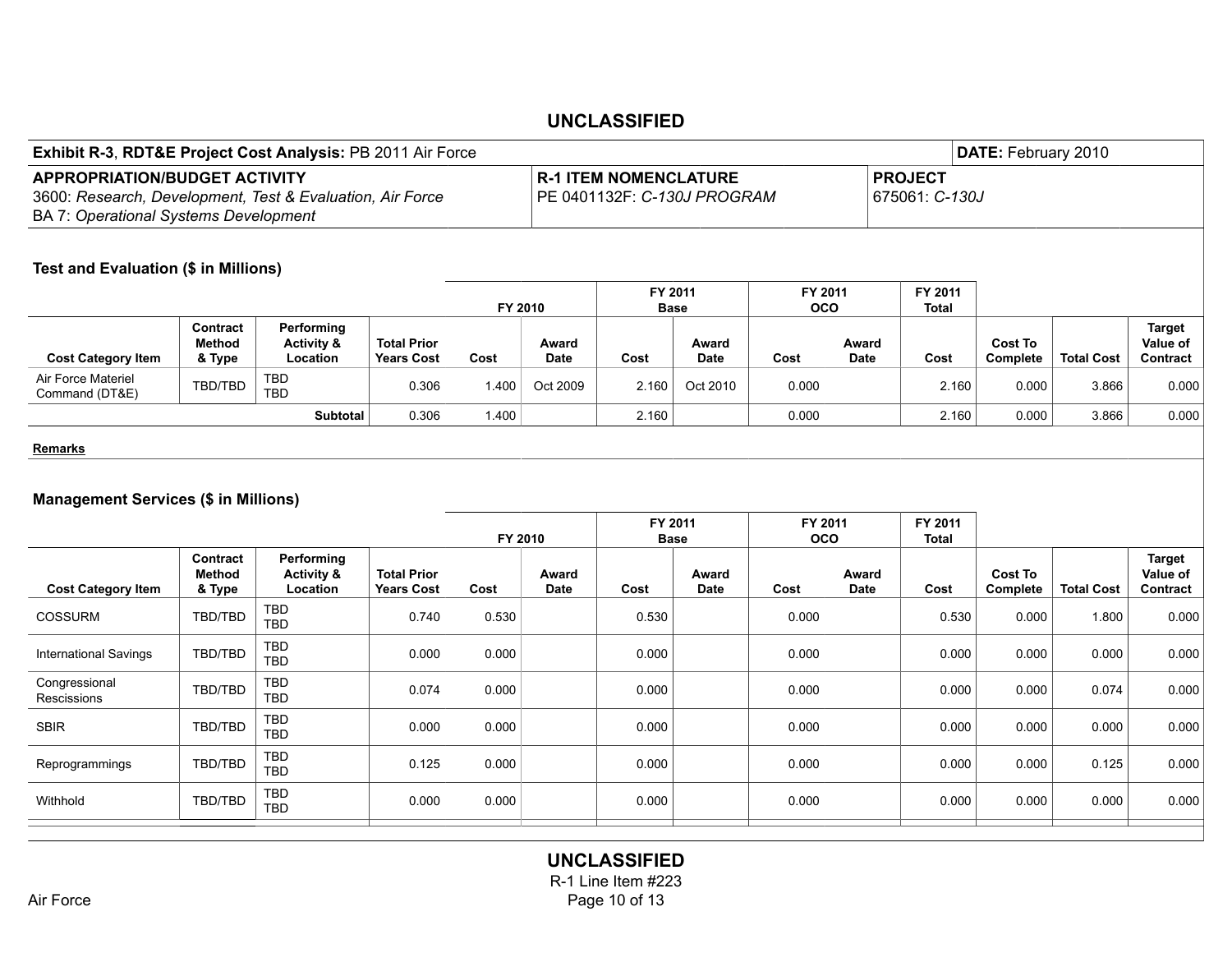| <b>Exhibit R-3, RDT&amp;E Project Cost Analysis: PB 2011 Air Force</b>                                                                            |                              |                                                 |                                         |         |               |                                                             |                      |                       |                      |                                  | DATE: February 2010 |                   |                                       |
|---------------------------------------------------------------------------------------------------------------------------------------------------|------------------------------|-------------------------------------------------|-----------------------------------------|---------|---------------|-------------------------------------------------------------|----------------------|-----------------------|----------------------|----------------------------------|---------------------|-------------------|---------------------------------------|
| <b>APPROPRIATION/BUDGET ACTIVITY</b><br>3600: Research, Development, Test & Evaluation, Air Force<br><b>BA 7: Operational Systems Development</b> |                              |                                                 |                                         |         |               | <b>R-1 ITEM NOMENCLATURE</b><br>PE 0401132F: C-130J PROGRAM |                      |                       |                      | <b>PROJECT</b><br>675061: C-130J |                     |                   |                                       |
| <b>Management Services (\$ in Millions)</b>                                                                                                       |                              |                                                 |                                         |         |               | FY 2011                                                     |                      | FY 2011               |                      | FY 2011                          |                     |                   |                                       |
|                                                                                                                                                   |                              | FY 2010                                         |                                         |         | <b>Base</b>   |                                                             | <b>OCO</b>           |                       | <b>Total</b>         |                                  |                     |                   |                                       |
| <b>Cost Category Item</b>                                                                                                                         | Contract<br>Method<br>& Type | Performing<br><b>Activity &amp;</b><br>Location | <b>Total Prior</b><br><b>Years Cost</b> | Cost    | Award<br>Date | Cost                                                        | Award<br><b>Date</b> | Cost                  | Award<br><b>Date</b> | Cost                             | Cost To<br>Complete | <b>Total Cost</b> | <b>Target</b><br>Value of<br>Contract |
|                                                                                                                                                   |                              | <b>Subtotal</b>                                 | 0.939                                   | 0.530   |               | 0.530                                                       |                      | 0.000                 |                      | 0.530                            | 0.000               | 1.999             | 0.000                                 |
| Remarks                                                                                                                                           |                              |                                                 |                                         |         |               |                                                             |                      |                       |                      |                                  |                     |                   |                                       |
|                                                                                                                                                   |                              |                                                 | <b>Total Prior</b><br><b>Years Cost</b> | FY 2010 |               | FY 2011<br><b>Base</b>                                      |                      | FY 2011<br><b>OCO</b> |                      | FY 2011<br><b>Total</b>          | Cost To<br>Complete | <b>Total Cost</b> | Target<br>Value of<br>Contract        |
|                                                                                                                                                   |                              | <b>Project Cost Totals</b>                      | 25.190                                  | 30.019  |               | 26.770                                                      |                      | 0.000                 |                      | 26.770                           | 0.000               | 81.979            | 0.000                                 |
|                                                                                                                                                   |                              |                                                 |                                         |         |               |                                                             |                      |                       |                      |                                  |                     |                   |                                       |

**Remarks** 

Total Prior Years Cost may include only FY 2009 data.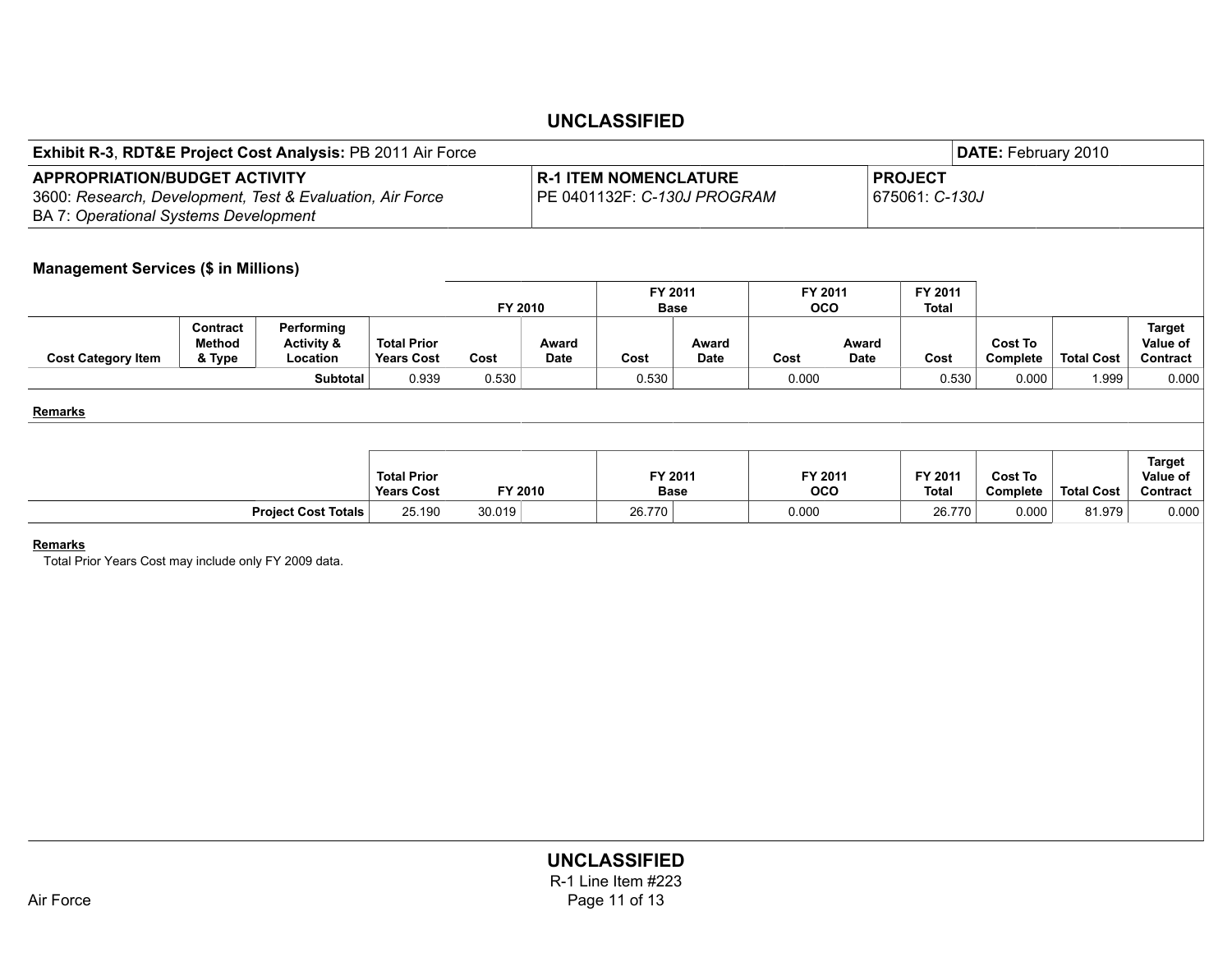

COSSURM - International Co-operative Systems and Software Upgrade Requirements Management

#### UNCLASSIFIED R-1 Line Item #223 Air Force **Page 12 of 13**